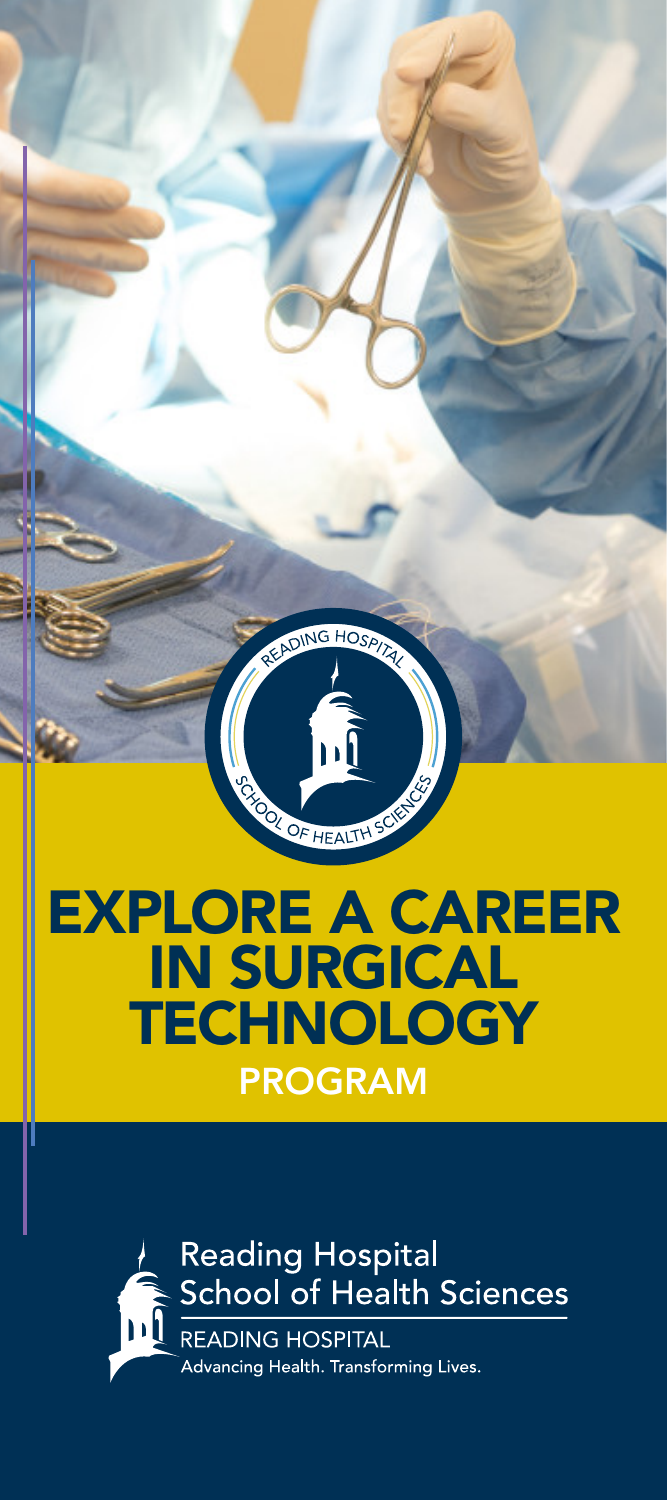If you're considering a career in surgical technology and would like an up-close look at what surgical technologists do on a daily basis, consider the Explore A Career in Surgical Technology Program offered by Reading Hospital School of Health Sciences.

The experience is designed to give prospective students an opportunity to learn firsthand what a day in the life of a surgical technologist is like, as well as gain a realistic understanding of the role of a surgical technologist within the Reading HealthPlex surgical environment.

## Program Schedule

The program will run three days in mid-December. The shadow experience will run from 0730-1030 and will accommodate up to two participants each day. A total of six participants will be offered to shadow in the surgical environment. The dates of the sessions will be planned when both School faculty and Hospital resources are available for optimal success.

Deadline: All required RHSHS forms and official transcripts or General Education Development (GED) must be received in admissions by October 15. Late materials may not be considered.

#### Application/Essay, and Minimum Requirements for Participation

#### High School Senior Applicant

- Must be 16 years or older and have advanced to the senior year in high school.
- Timely submission of application/essay form explaining why you want to explore a career in surgical technology.
- **Timely submission of an official high school** transcript with a cumulative GPA of 2.5 or higher.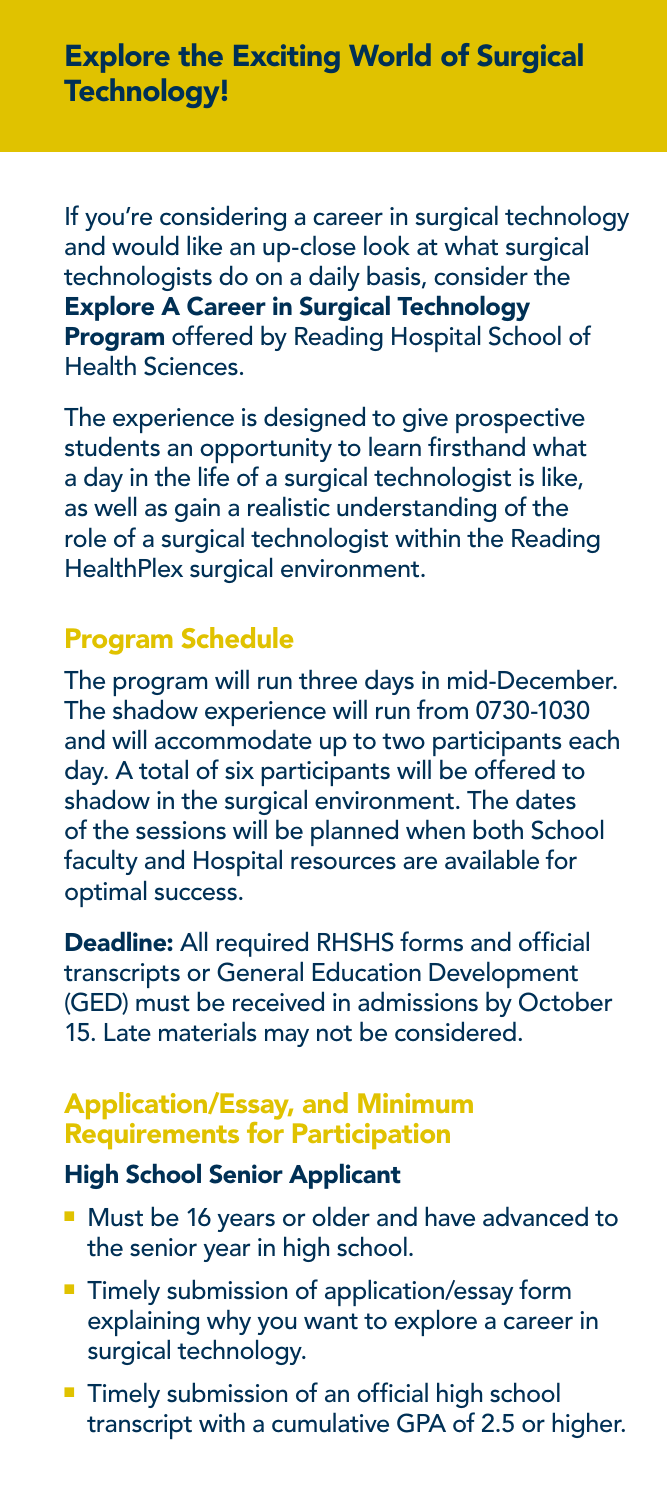## High School Graduate or GED Recipient

- **n** Must be 16 years of age or older.
- $\blacksquare$  Timely submission of application/essay form explaining why you want to explore a career in surgical technology.
- $\blacksquare$  Timely submission of the most recent official academic transcript (high school or postsecondary transcript) showing a cumulative GPA of 2.5 or higher or an official copy of GED.

Please note: Preference may be given to an applicant with a high school or most recent postsecondary cumulative GPA of 3.0 or higher.

## Decision Letters and Instructions

If selected, participants will receive the following from the Admissions Office:

- $\blacksquare$  Letter of participation and instructions
- **Parental/Guardian and Participant Permission** Form
- **Exercise Confidentiality and health clearance forms**

Final approval to participate in the program is contingent upon submitting all required documentation by November 15. If information has not been received by November 15, the Program Director can and may offer the seat to another applicant on the waitlist.

Applicants not selected are encouraged to attend one of our Program Discovery Events and apply to the program at a later date.

The Explore a Career in Surgical Technology Program policy and forms are accessible at [https://reading.towerhealth.org/health-sciences/](https://reading.towerhealth.org/health-sciences/school-policies/) [school-policies/](https://reading.towerhealth.org/health-sciences/school-policies/) or by contacting the School at [RHSHS@towerhealth.org](http://RHSHS@towerhealth.org) or 484-628-0100.